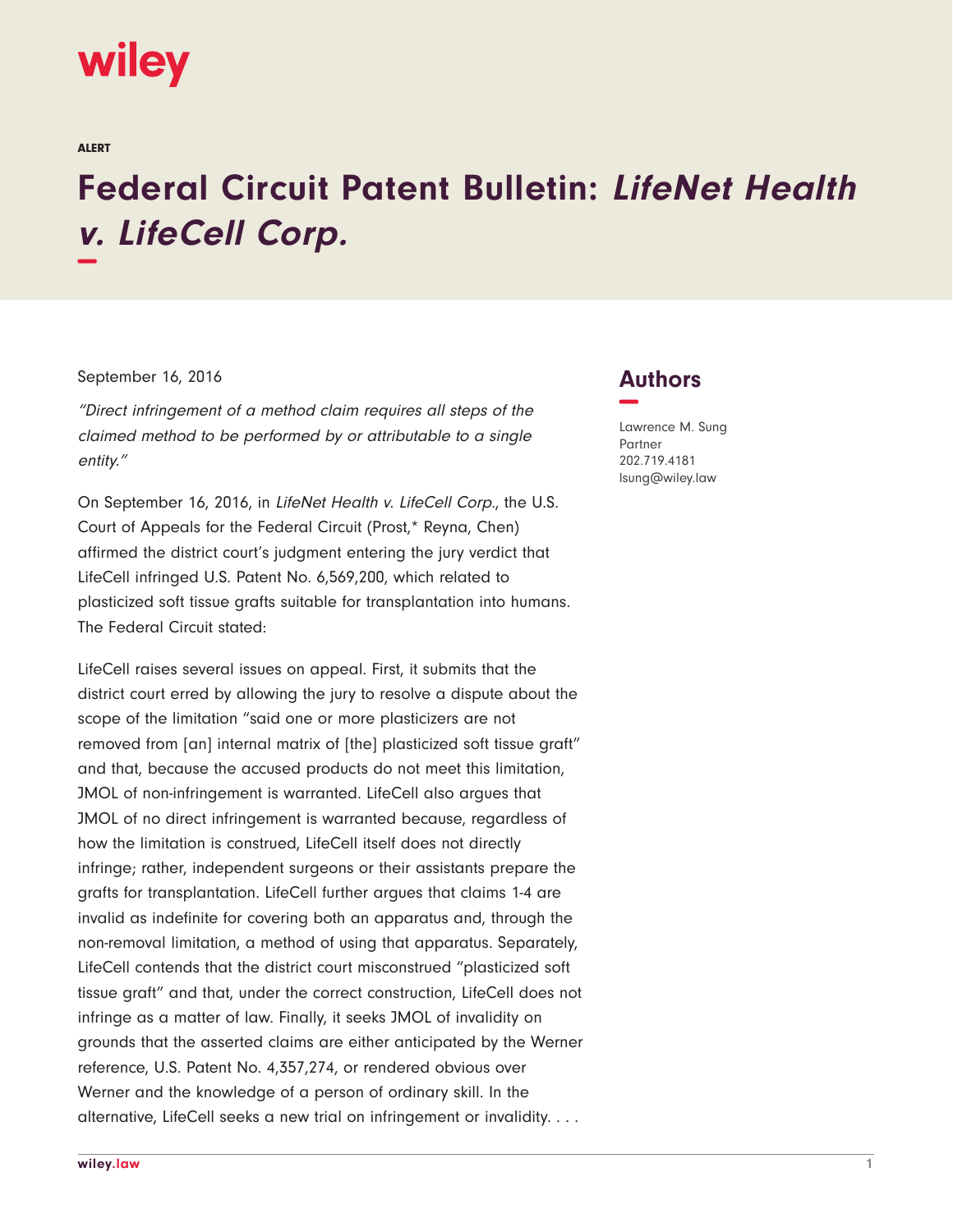Direct infringement of an apparatus claim "requires that each and every limitation set forth in a claim appear in an accused product." Direct infringement of a method claim requires all steps of the claimed method to be performed by or attributable to a single entity. Although we may attribute a third party's performance of method steps to a single entity in some circumstances, LifeNet did not pursue an attribution theory at trial.

LifeCell posits that the non-removal limitation cannot be met until an independent third party, such as a surgeon, actually prepares and uses the accused products, and it is unknown at the time that LifeCell sells a graft if and how that graft will be used for transplantation. LifeNet counters that "the final product that leaves LifeCell's hands is complete and . . . infringes in that condition" without affirmative action by a third party. We agree with LifeNet.

Functional limitations recited in the negative may describe a capability or structural element. Here, the preceding language in each asserted claim states that the relevant plasticizers are already part of the tissue graft. The non-removal limitation simply provides a negative limitation that those plasticizers remain in the internal matrix prior to transplantation. . . . [T]he non-removal limitation clarifies that the recited plasticizer has not been removed and, because the plasticizer is biocompatible, can remain in the internal matrix of the tissue graft during transplantation, i.e., it need not ever be removed. This limitation is met without action by a third party. It is satisfied by the graft from the moment it is manufactured unless and until the plasticizer is removed from the internal matrix before transplantation. Therefore, the non-removal limitation does not relieve LifeCell of direct infringement.

LifeCell also contends that because the non-removal limitation describes a method of use while the remainder of claims 1-4 describes an apparatus, those claims are indefinite for covering both an apparatus and a method of using that apparatus. [T] he non-removal limitation defines a property of the recited plasticizer in that the plasticizer is biocompatible and does not need to be removed from the internal matrix before transplantation in the context of apparatus claims 1-4, so no later action by a user of the tissue graft is necessary. Those claims therefore do not mix an apparatus with a method of using that apparatus, and the district court did not err in denying JMOL as to indefiniteness. . . .

Finally, we address LifeCell's argument that the asserted claims are either anticipated by Werner or obvious in view of Werner and the knowledge of a person of ordinary skill. . . . Werner is a patent that discloses a process for treating a soft tissue with hydrogen peroxide and other steps to increase biological stability. . . . A review of the record shows that there is substantial evidence to support a jury finding that Werner does not disclose a plasticized soft tissue graft under the district court's construction. . . . The ultimate issue on this record was a classic factual dispute that the jury was free to resolve in LifeNet's favor. Since there is substantial evidence to support a finding that Werner fails to disclose "plasticized soft tissue graft," we need not reach the "cleaned" limitation. The district court did not err in denying LifeCell's request for JMOL or a new trial with respect to anticipation.

LifeCell only argues obviousness on appeal with respect to the "cleaned" limitation. It does not point to any evidence that a "plasticized soft tissue graft," if not disclosed by Werner, would have been an obvious modification to a person of ordinary skill in the art. As LifeCell fails to provide a basis for disclosure of a